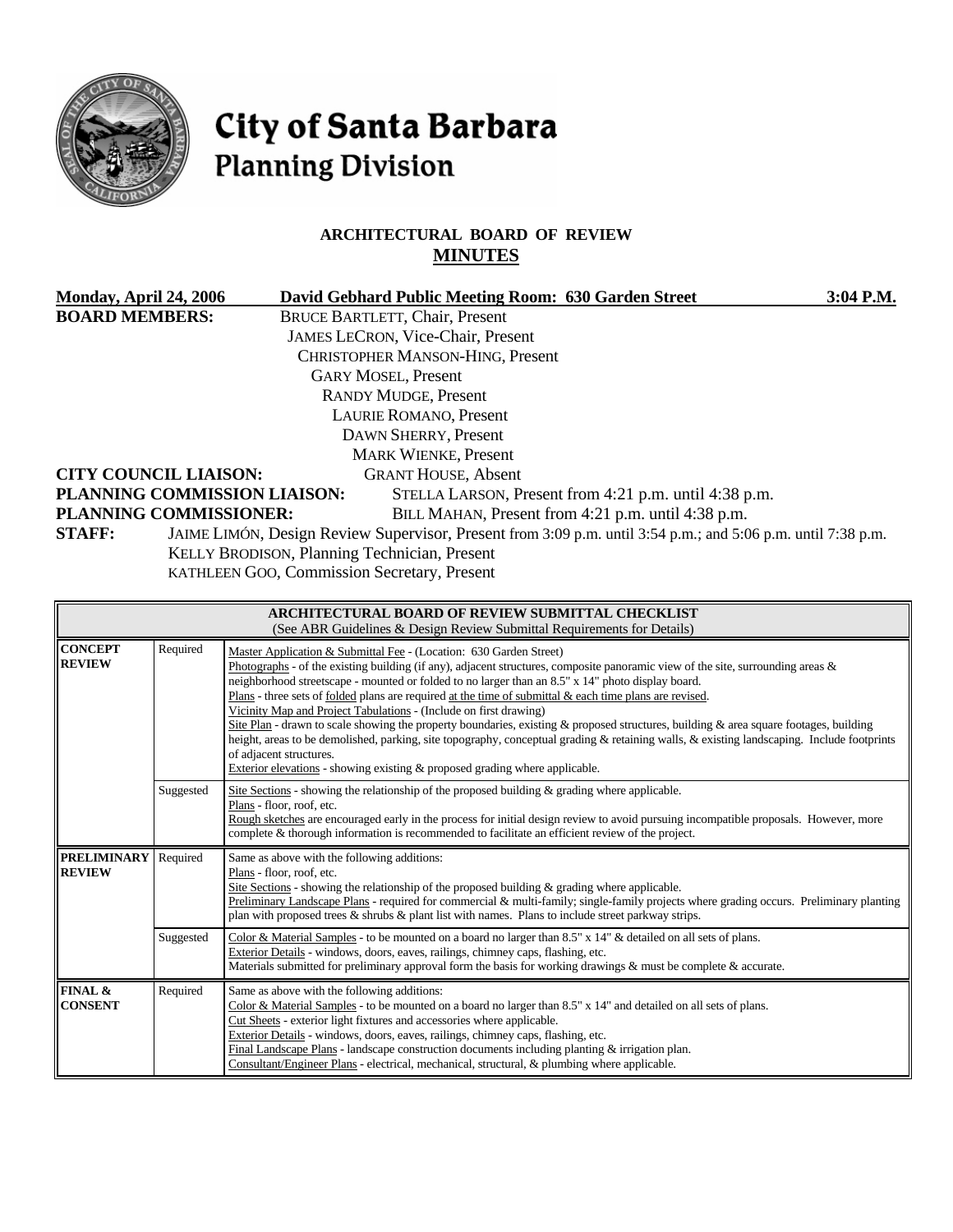#### **PLEASE BE ADVISED**

- The approximate time the project will be reviewed is listed to the left of each item. It is suggested that applicants arrive 15 minutes early. The agenda schedule is subject to change as cancellations occur. Staff will notify applicants of time changes.
- The applicant's presence is required. If an applicant is not present, the item will be postponed indefinitely. If an applicant cancels or postpones an item without providing advance notice, the item will be postponed indefinitely and will not be placed on the following Architectural Board of Review (ABR) agenda. In order to reschedule the item for review, a rescheduling fee will be paid and the applicant must fill out and file a Supplemental Application Form at 630 Garden Street (Community Development Department) in addition to submitting appropriate plans.
- All approvals made by the ABR are based on compliance with Municipal Code Chapter 22.68 and with adopted ABR guidelines. Some agenda items have received a mailed notice and are subject to a public hearing.
- The ABR may grant an approval for any project scheduled on the agenda if sufficient information has been provided and no other discretionary review is required. Substitution of plans is not allowed, if revised plans differing from the submittal sets are brought to the meeting, motions for preliminary or final approval will be contingent upon staff review for code compliance.
- The Board may refer items to the Consent Calendar for Preliminary and Final Architectural Board of Review approval.
- Preliminary and Final Architectural Board of Review approval is valid for one year from the date of the approval unless a time extension or Building Permit has been granted.
- **Items before the Board may be appealed to the City Council. For further information on appeals, contact the Planning Division Staff or the City Clerk's office. Said appeal must be in writing and must be filed with the City Clerk at City Hall within ten (10) calendar days of the meeting at which the Board took action or rendered its decision. The scope of this project may be modified under further review.**
- **AMERICANS WITH DISABILITIES ACT:** In compliance with the Americans with Disabilities Act, if you need special assistance to participate in this meeting, please contact the Planning Division at (805) 564-5470. Notification at least 48 hours prior to the meeting will enable the City to make reasonable arrangements.
- **AGENDAS, MINUTES and REPORTS**: Copies of all documents relating to agenda items are available for review at 630 Garden St. and agendas and minutes are posted online at [www.SantaBarbaraCa.gov](http://www.santabarbaraca.gov/) If you have any questions or wish to review the plans, please contact Kelly Brodison, at (805) 564-5470 between the hours of 8:30 a.m. to noon and 1:00 p.m. to 4:00 p.m., Monday through Friday.

#### **LICENSING ADVISORY:**

The Business and Professions Code of the State of California and the Municipal Code of the City of Santa Barbara restrict preparation of plans for certain project types to licensed professionals. Applicants are encouraged to consult with Building and Safety Staff or Planning Staff to verify requirements for their specific projects.

Unlicensed persons are limited to the preparation of plans for:

- $\triangleright$  Single or multiple family dwellings not to exceed four (4) units per lot, of wood frame construction, and not more than two stories and basement in height;
- ¾ Non-structural changes to storefronts; and,
- ¾ Landscaping for single-family dwellings, or projects consisting solely of landscaping of not more than 5,000 square feet.

#### **NOTICE:**

- 1. That on April 20, 2006 at 4:00 p.m., this Agenda was duly posted on the indoor and outdoor bulletin boards at the Community Development Department, 630 Garden Street, and online at www.SantaBarbaraCa.gov.
- 2. This regular meeting of the Architectural Board of Review will be broadcast live and rebroadcast in its entirety on Wednesday at 9:00 a.m. on Channel 18.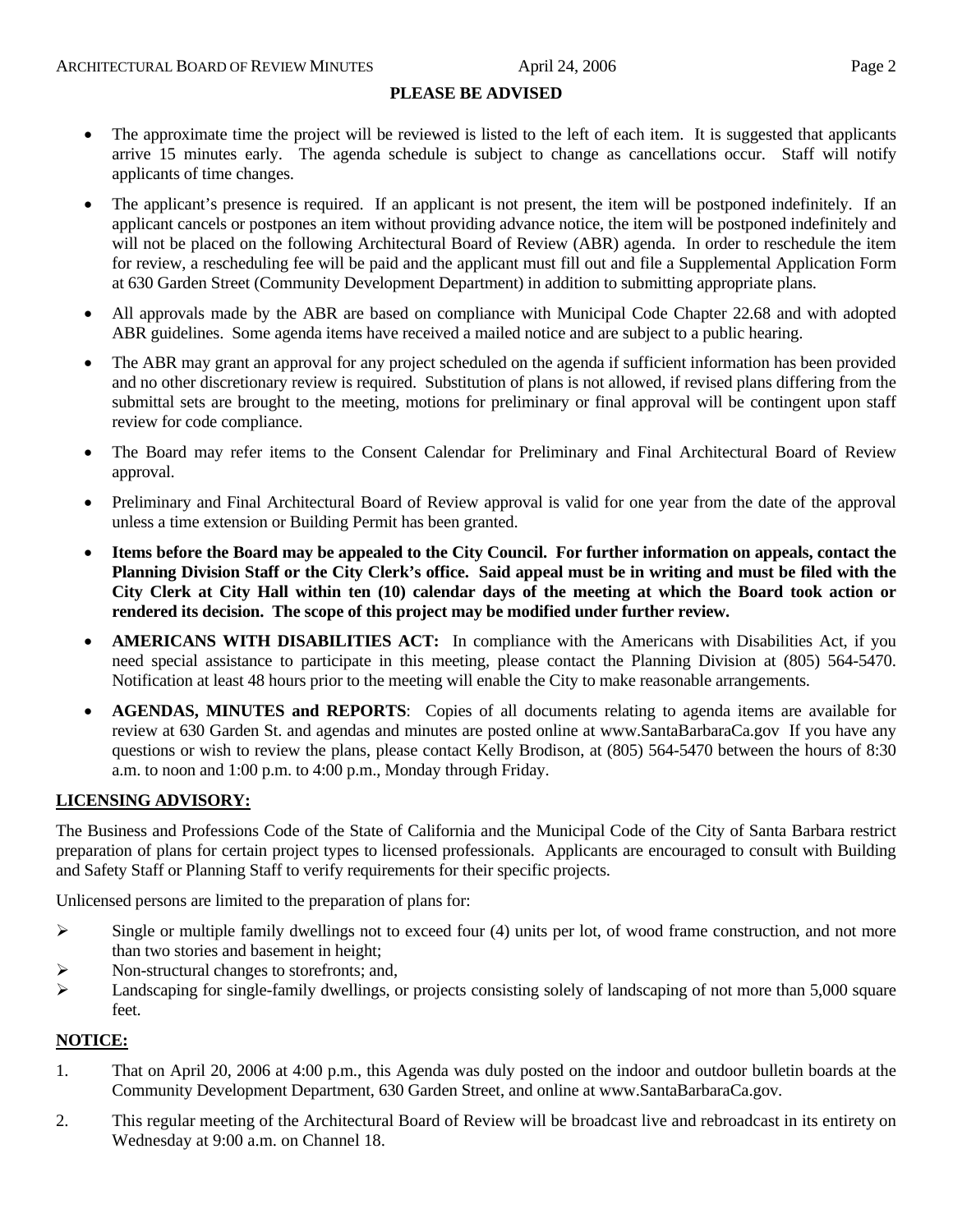# **GENERAL BUSINESS:**

A. Public Comment:

Any member of the public may address the Architectural Board of Review for up to two minutes on any subject within their jurisdiction that is not scheduled for a public discussion before the Board on that day. The total time for this item is ten minutes. (Public comment for items scheduled on today's agenda will be taken at the time the item is heard.)

No public comment.

- B. Approval of the minutes of the Architectural Board of Review meeting of April 17, 2006.
	- Motion: Approval of the minutes of the Architectural Board of Review meeting of April 17, 2006, with corrections.
	- Action: LeCron/Manson-Hing, 8/0/0 (Romano abstained from Item #7, 422 Santa Fe Place).
- C. Consent Calendar.
	- Motion: Ratify the Consent Calendar. The Consent Calendar was reviewed by Board member LeCron, with the exception of the landscaping for Item I reviewed by Board member Romano.

Action: Wienke/Mudge, 8/0/0.

- D. Announcements, requests by applicants for continuances and withdrawals, future agenda items, and appeals.
	- 1. Ms. Brodison had no changes to announce on the agenda.
	- 2. The Board made the following announcements:
		- a) Board member Romano will be stepping down from Item #6, 2027 Santa Barbara Street.
		- b) Chair Bartlett will be stepping down from Item #2, 1480 Lou Dillon Lane.
	- 3. Jaime Limón, Senior Planner, made the announcement that the Airport Terminal Project has selected a project architectural firm and is ready to sign a contract with said firm. The initial direction was that, once the architectural firm was selected, then a joint ABR/HLC meeting would be called to make sure the Airport Terminal Project is on target for design, and ensure that City standards and guidelines were followed, etc. Since a *local* architect has now been selected to assist in the design of the project, it has been suggested that a joint ABR/HLC meeting might not be necessary, but instead to leave the determinations to the Airport Subcommittee. Mr. Limón recommended that a joint ABR/HLC meeting was unnecessary, and suggested allowing the newly appointed architectural firm meet with the Airport Subcommittee; thus, letting this be the method used to move the project forward with the ABR remaining the primary review body reviewing the project. Chair Bartlett and Board member LeCron are already members of the Airport Subcommittee. Mark Wienke was hereby appointed as the alternate ABR liaison to the Airport Subcommittee.
- E. Subcommittee Reports.

Board member Sherry reported the next meeting she will be attending with the Streetlight Guidelines Advisory Group is scheduled for Wednesday, May 3, 2006, and that that Steve Hausz is currently working on final draft Guidelines that will soon be ready to be presented to the ABR.

F. Possible Ordinance Violations.

No reported violations.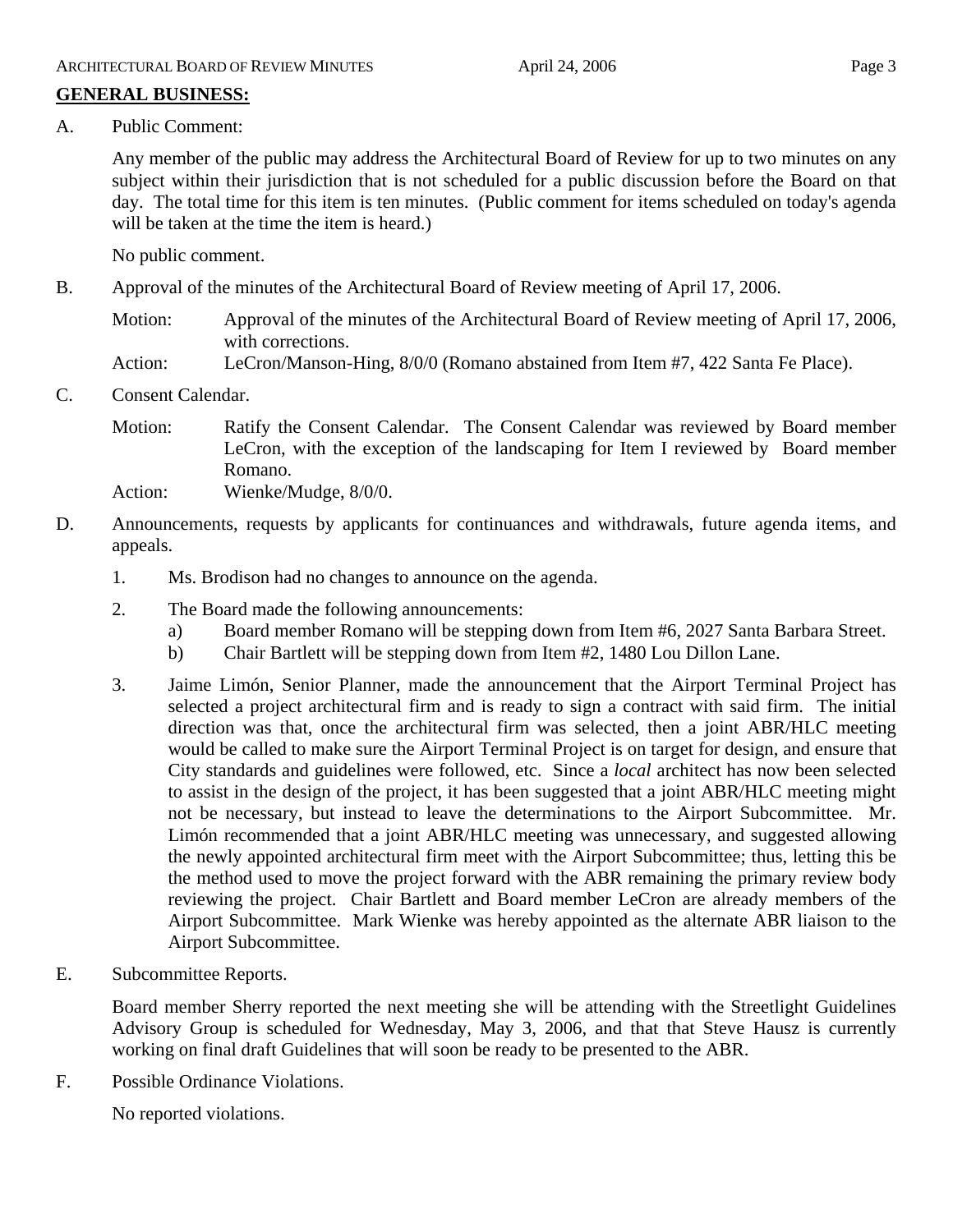# **FINAL REVIEW**

# **1. 100 BLK N MILPAS ST 100-800 BLKS**

 Assessor's Parcel Number: 017-131-0RW Application Number: MST2004-00182 Owner: City of Santa Barbara

Applicant: Anna Bosin, City of Santa Barbara, Public Works/Eng. Div.

(Proposal for various street improvements for pedestrian accessibility and beautification on the 100-800 blocks of North Milpas Street, between Quinientos and Canon Perdido Streets. Approval of the design and pedestrian accessibility improvements within the public right-of-way is requested.)

# **(FINAL APPROVAL IS REQUESTED FOR THE PROPOSED INTERSECTION AND SIDEWALK IMPROVEMENTS ALONG MILPAS AT THE CANON PERDIDO STREET INTERSECTION.)**

(3:24)

Anna Bosin, Project Engineer, and Tully Clifford, Supervising Transportation Engineer, for the City of Santa Barbara, present.

Motion: Final Approval as submitted with the following conditions: 1) The Board finds the proposal acceptable utilizing the enhanced concrete colored paving at the four corners of the intersection with the colored concrete usage limited to the public sidewalk components of the project. 2) The applicant is encouraged to use a different paving material on the southeast corner where the paving extends onto the private property. The paving should be enhanced in a different materiality than the enhanced public portion of the improvements. 3) The Board is concerned with the proposed radius at the planter locations, especially adjacent to the handicapped ramps, and would like to see different radii to avoid trampling of the proposed landscaping. 4) The use of landscape material in the interim is preferred in lieu of paving. 5) The use of public art in those locations is acceptable, but temporary landscaping with this proposal would be appreciated by the Board. 6) A minority of the Board are concerned that the traffic bulbout at the northeast intersection creates a traffic pinch-point and awkward circulation for the adjacent northeast driveway. 7) The covers of the ground vaults shall be painted to match the enhanced paving.

Action: Wienke/Mudge, 8/0/0.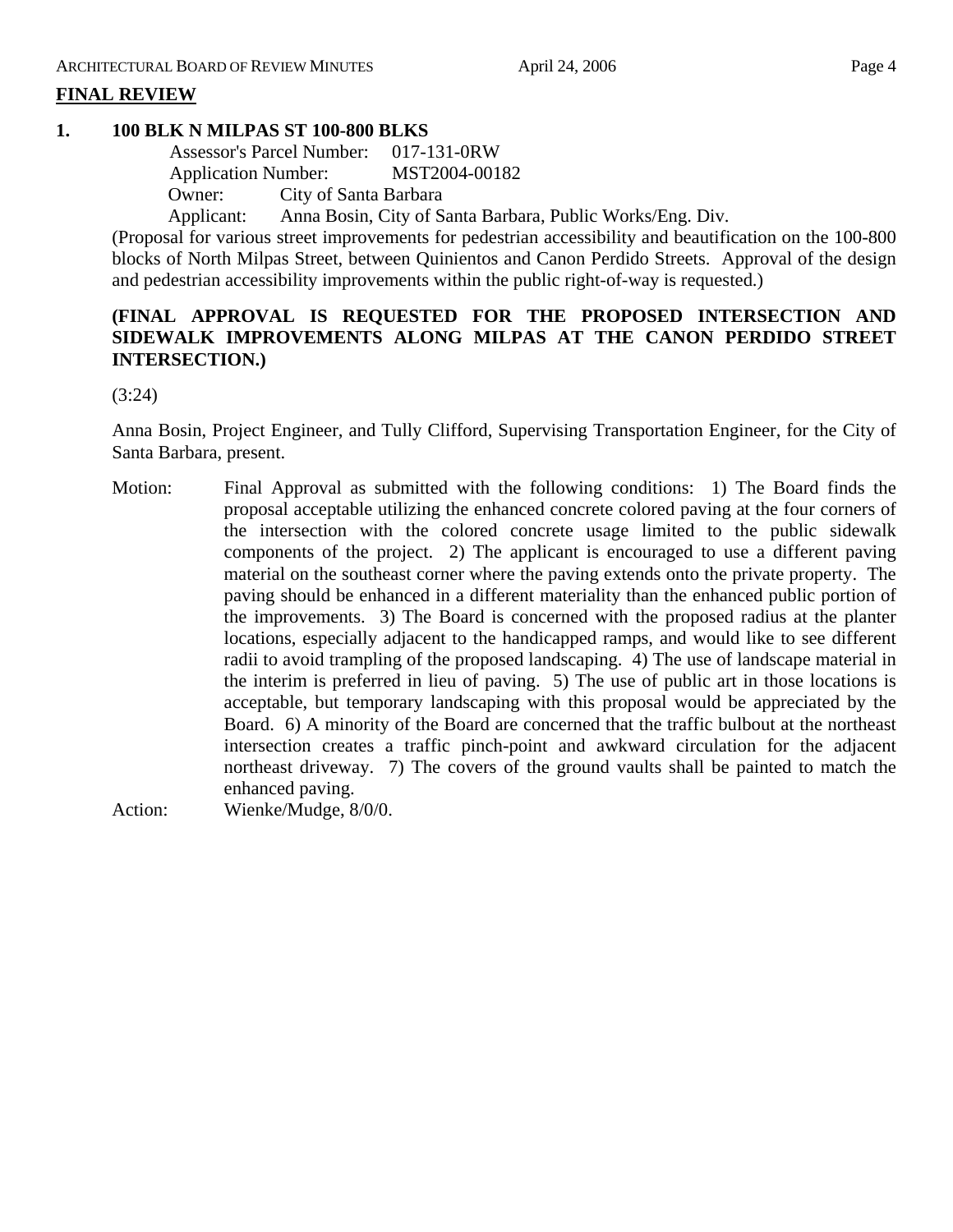# **CONCEPT REVIEW - NEW ITEM: PUBLIC HEARING**

#### **2. 1480 LOU DILLON LN** A-2 Zone

 Assessor's Parcel Number: 015-202-040 Application Number: MST2006-00162 Owner: Albert W. Fink Architect: James Zimmerman

(Proposal to construct a 2,500 square foot, two-story residence with an additional 828 square feet of cellar space. The proposal includes a two-story, 1,250 square foot accessory structure connected to the main residence by a 654 square foot bridge walkway. The accessory structure consists of a 750 square foot, three-car garage on the ground floor and a 500 square foot accessory living space above the garage. The project also includes a sod green roof, a pool, a jacuzzi, a retaining wall, landscaping, 186 cubic yards of cut grading and 75 cubic yards of fill grading, and is located on a 2.26 acre lot in the Hillside Design District.)

# **(COMMENTS ONLY; PROJECT REQUIRES ENVIRONMENTAL ASSESSMENT AND NEIGHBORHOOD PRESERVATION ORDINANCE FINDINGS AND A PLANNING COMMISSION SUBSTANTIAL CONFORMANCE DETERMINATION.)**

#### (3:54)

James Zimmerman, Architect; Mr. & Mrs. Albert W. Fink, Owners; and Marisela G. Salinas, Associate Planner for the City of Santa Barbara, present.

Public comment opened at 4:10 p.m.

Ms. Jill Shalhoob, neighbor, expressed concern regarding proposed addition, along the property line and lattice fencing, possible negative impact on her privacy and public views.

Ms. Kathryn Morgan, neighbor, expressed concern regarding minimal setback, pool area, possible maintenance noise that may be generated along the back fence, the general large size of the proposed project, and its possible negative impact on her privacy and public view.

Mr. Bruce Bartlett, neighbor, expressed concern regarding the apparent large size of the proposed project, the slope, plate heights, house placement, cellar excavation, second-story addition, tower element, decks, and south elevation. He commented that the project's original lot split submittal did not include a house and was submitted with only a building envelope intended as "a cabin at the end of the road" and therefore the Planning Commission approval was limited to 2500 square feet. He felt that what needed to be addressed was whether the proposed project is within substantial conformity to the Planning Commission's Conditions of Approval when the original lot split was approved. He felt that the Hillside Design Guidelines and the general character of the neighborhood were also not being taken into consideration.

Public comment closed at 4:37 p.m.

Planning Commissioners Bill Mahan and Stella Larson, provided some guiding input regarding the Planning Commission's approval of the original lot split for the subject property. Mr. Mahan clarified that the Planning Commission's direction was intended for a "small home at the end of the road." He further clarified that "areas" or square footage limits are not normally determined for houses regarding lot split cases unless the area has a "specific meaning" or in this case, a 2500 square foot "modest" home, which has now evolved into a "handsomely designed, but definitely a mansion" sized residence.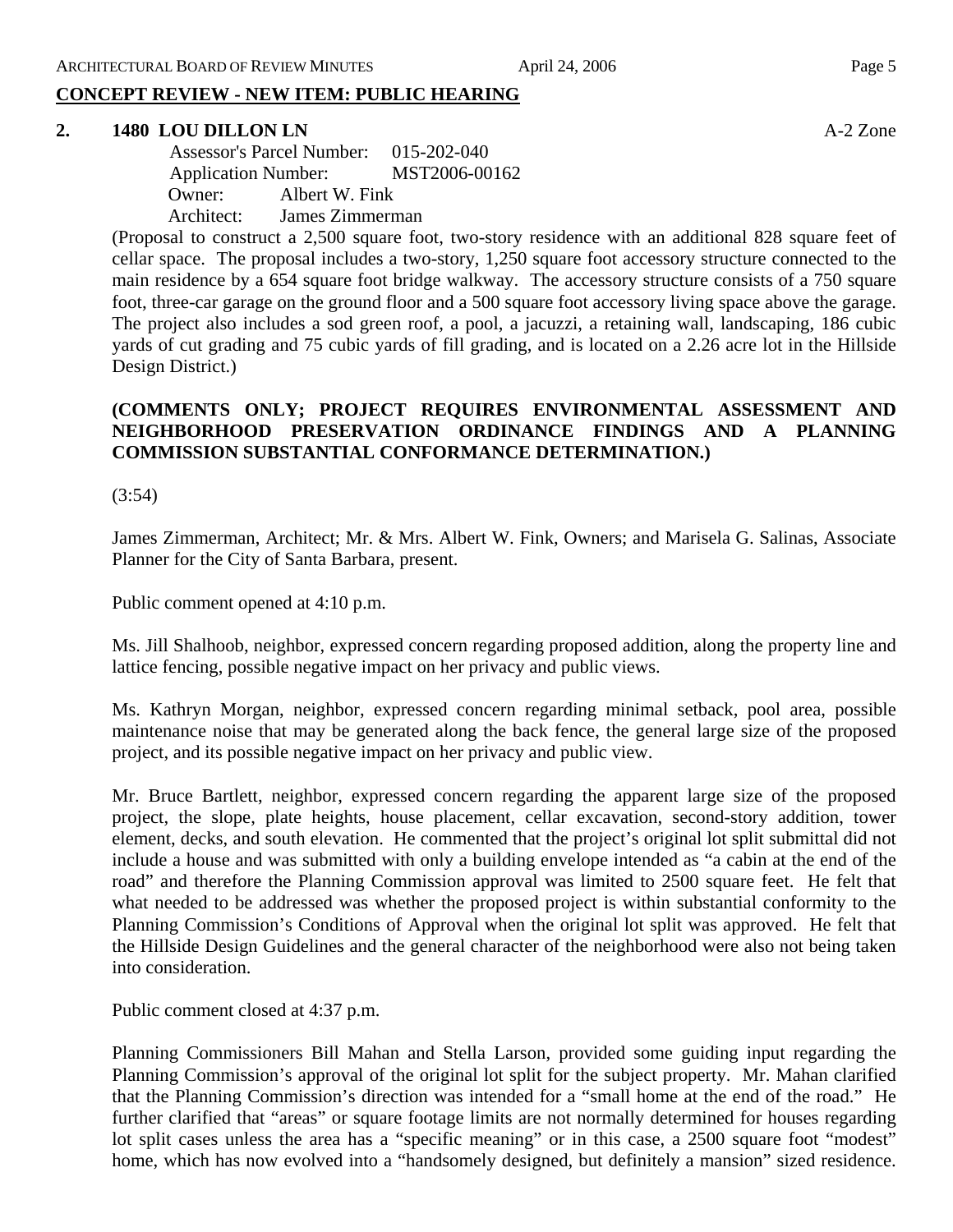Mr. Mahan stated that he didn't believe the Planning Commission's approval was "intended for a house of this magnitude" and expressed concern regarding the proposed project's narrow driveway's intrusion into the adjacent residence, footprint, impact of exporting the cellar excavation, grading, traffic, and neighborhood compatibility.

- Motion: Continued indefinitely to Full Board with the following comments: 1) The proposed project's general mass, bulk, and scale is not acceptable and violates most of the Hillside Design Guidelines. 2) The amount of covered deck exacerbates the conditions on the width, and thus the amount of cut and fill, of the building on the site. 3) The Board feels that the extraneous balconies add to the massing of the building. The site would best accommodate a thin and narrow building.
- Action: Mudge/Mosel, 7/0/0 (Bartlett stepped down).

# **CONCEPT REVIEW - CONTINUED ITEM**

# **3. 327 N VOLUNTARIO ST** R-2 Zone

 Assessor's Parcel Number: 031-372-009 Application Number: MST2005-00488 Owner: Jeanette M. Padilla Architect: Robert Stamps

(Proposal to construct an 862 square foot two-story addition to an existing 885 square foot one-story residence, replace the existing 424 square foot non-permitted carport with a new 441 square foot two-car garage and relocate the entry of the existing 884 square foot second residence at the rear of the lot on a 7,500 square foot lot . Two additional uncovered parking spaces are proposed.)

# **(Third Concept Review.)**

(4:45)

Robert Stamps, Architect, present.

Motion: Preliminary Approval and continued indefinitely to the Consent Calendar with the following comments: 1) Add a continuous planter area or strip along the property line side of the existing driveway back to the retaining wall entry for the rear unit. 2) Add narrow planters against the buildings at the parking between the two structures. 3) Applicant to consider adding a tree in the side yard setback in front of the new open parking stall. 4) Applicant to consider adding a small decorative window in the closet element on the second-floor of the front unit above the garage. 5) Add the wrought iron fence replacement for the existing chain link fence in the front yard when the project returns for final approval. 6) Include explicit detailing of front and rear buildings; including windows, doors, eaves, and planter boxes. 7) The applicant shall return with a color board and materials for review.

Action: LeCron/Manson-Hing,  $8/0/0$ .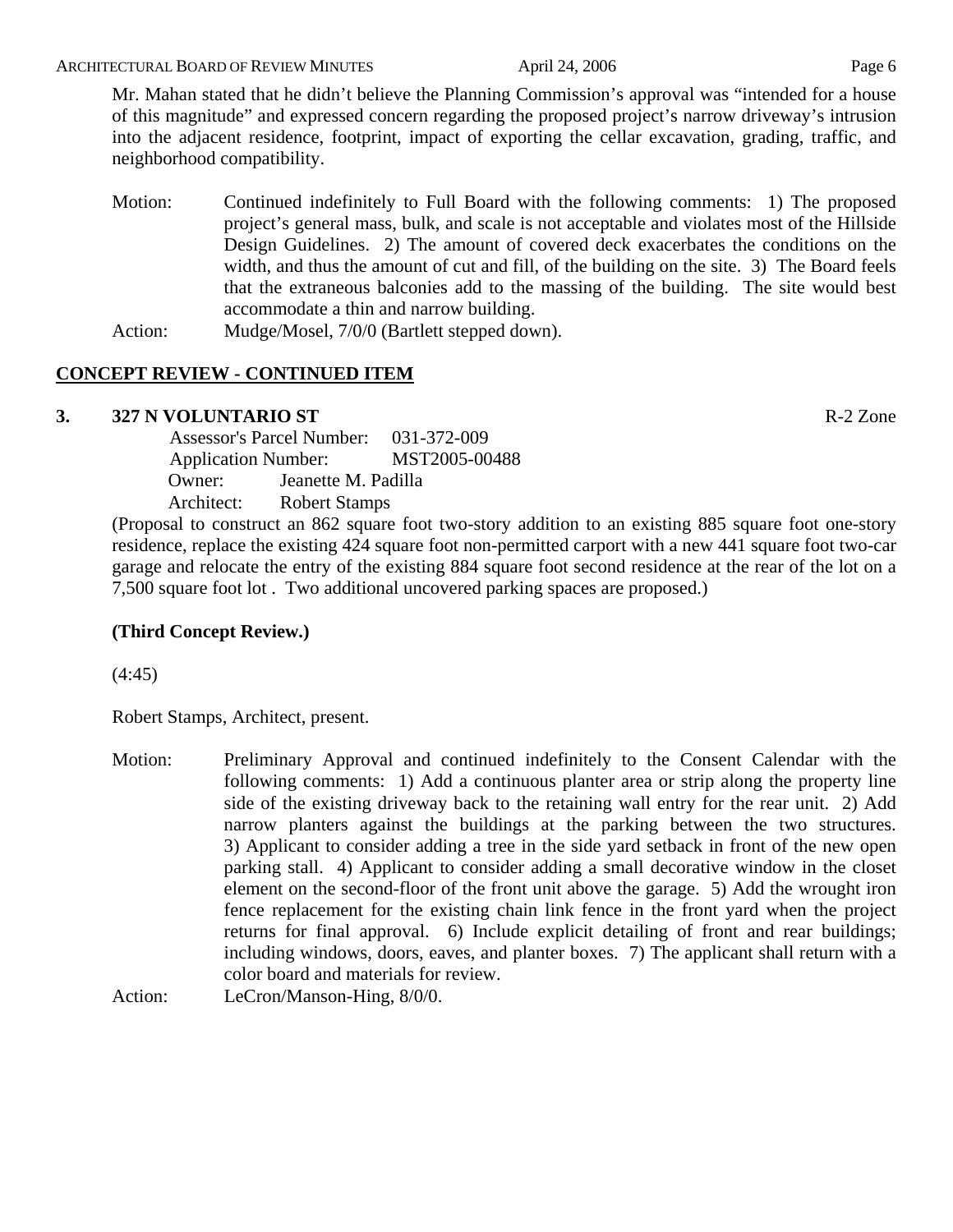# **CONCEPT REVIEW - CONTINUED ITEM**

#### **4. 1308 DOVER HILL RD** E-1 Zone

| <b>Assessor's Parcel Number:</b> | $019 - 103 - 016$ |
|----------------------------------|-------------------|
| <b>Application Number:</b>       | MST2005-00763     |
| Owner:                           | Eliasen Edge, L P |
| Landscape Architect: Phil Suding |                   |

(Proposal for site improvements including a 144 linear foot retaining wall ranging from approximately 4 feet up to 14 feet, 6-inches tall, 305 cubic yards of as-built grading, a 1,080 square foot wood deck, a trellis, seat walls, a spa, a fountain and associated landscaping on a 19,642 square foot lot in the Hillside Design District. The lot is currently developed with a 3,532 square foot residence and an attached 936 square foot garage. The proposal will abate violations listed in ENF2005-00735.)

#### **(Third Concept Review.)**

# **(PROJECT REQUIRES ENVIRONMENTAL ASSESSMENT AND NEIGHBORHOOD PRESERVATION ORDINANCE FINDINGS.)**

(5:05)

Eliasen Edge, Owner; and Rob Maday, Landscape Architect from Suding Landscape Designs, present.

Motion: Continued indefinitely to the Consent Calendar with the following comments: 1) The project is ready for Preliminary Approval with the NPO findings to be made at the Consent Calendar. 2) Wall Option B as depicted on the plans is the preferred design choice, and both walls shall be finished with stone. 3) The as-built window conditions can remain if the applicant is willing to upgrade the existing garage doors to carriage style doors to replicate the front entry door. 4) The Board will expect a landscape plan with the final submittal. 5) The concrete swale as depicted shall be an earthly brown or yellow brown tone in color instead of light colored concrete. Action: Romano/LeCron, 8/0/0.

#### **\*\*\*\*\*\*\*\*\*\*\*\*\*\*\*\*\* THE BOARD RECESSED FROM 5:25 P.M. UNTIL 6:05 P.M. \*\*\*\*\*\*\*\*\*\*\*\*\*\***

#### **CONCEPT REVIEW - CONTINUED ITEM**

#### **5. 1303 FERRELO RD - LOT 28** E-1 Zone

 Assessor's Parcel Number: 029-271-028 Application Number: MST2005-00082 Owner: Robert A. Josey II Applicant: Kevin Goodwin

(This is a revised design: Proposal to construct a 3,493 square foot, three-story (multi-level) residence with an attached 599 square foot garage on a 27,280 square foot vacant lot. The project includes approximately 300 cubic yards of grading to be balanced cut and fill on the site. A Modification is requested to allow encroachment into the front yard setback.)

#### **(Fourth Concept Review.)**

**(COMMENTS ONLY; PROJECT REQUIRES ENVIRONMENTAL ASSESSMENT, NEIGHBORHOOD PRESERVATION ORDINANCE FINDINGS, AND STAFF HEARING OFFICER APPROVAL FOR A MODIFICATION.)**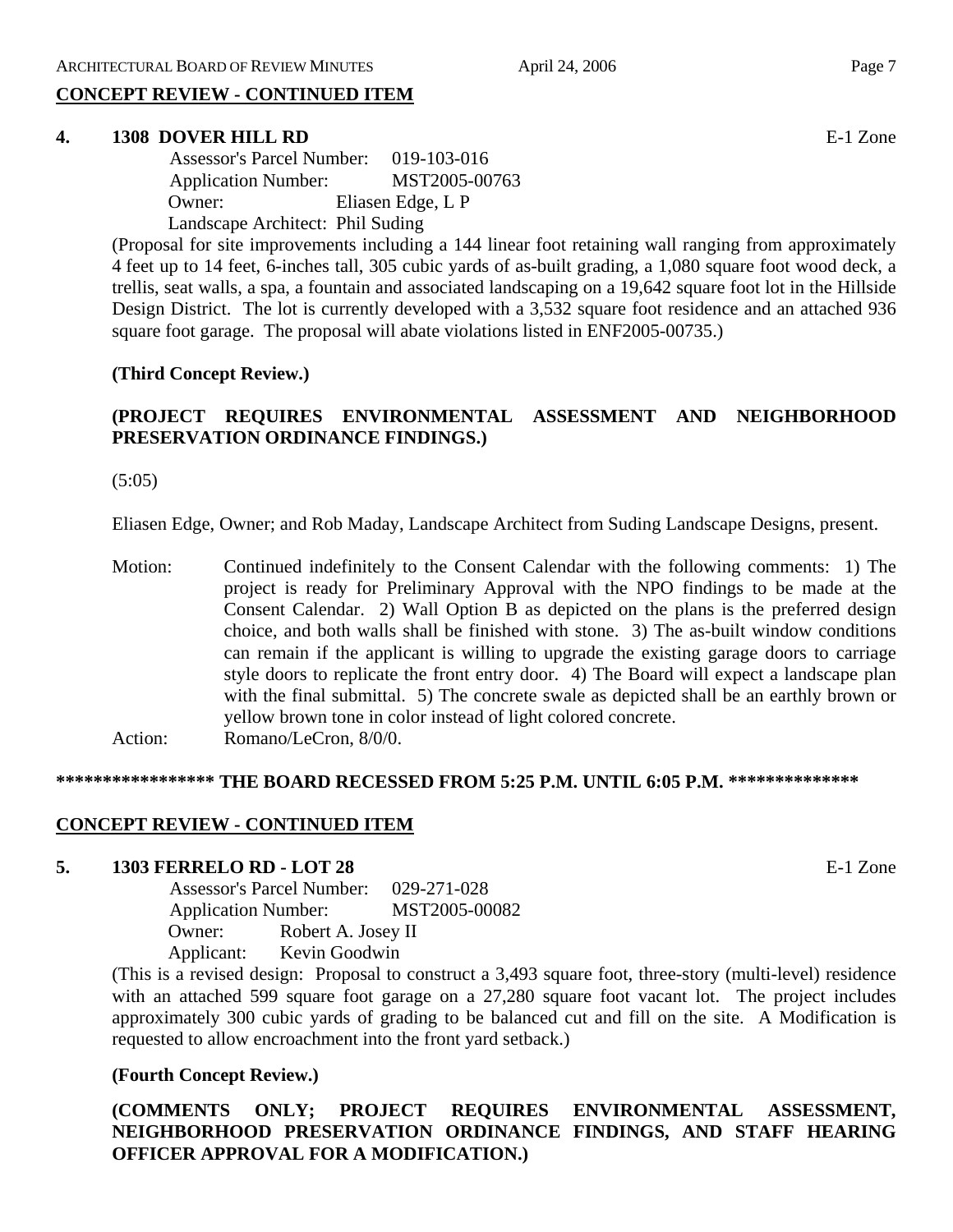$(6:05)$ 

Ellen Adamson, Project Manager; Kevin Goodwin, Applicant; Corey Goodwin, Architect, Robert A. Josey II, Owner, present.

Jaime Limón, Senior Planner, clarified that staff's advisory role regarding modifications is to strive for the design of homes to comply with City zoning regulations on vacant lots. All possibilities derived from previous comments from the Board to allow for any flexibility on the proposed site for the location of the garage were exhausted without resolution. Staff has carefully reviewed the site and feel that the configuration of the garage dictates the design of the home, but would like the Board's comments on whether the mass of the proposed design is appropriate for the site regarding the modification request. Staff requests direction from the Board regarding the size of the home, and whether the proposed size, bulk, and scale fit into the highly constrained site.

Public comment opened at 6:28 p.m.

Mr. Robert Gleason, neighbor, yielded his commentary time to Mr. John Hutchings.

Mr. John Hutchings, neighbor, expressed concern, similar to his previous comments a year ago, regarding the large size, slope, and grading of the proposed project even though the applicant has made significant improvements. Mr. Hutchings believes the project does not comply with the NPO Nos. 2, 4, 5 and 6.

Mr. Charlie Boss, neighbor, expressed concern regarding the large size of the project even though the applicant has made significant improvements.

Ms. Miranda Field, neighbor, concurred with her fellow neighbors, and expressed her own concern regarding the impact of the grading process of the proposed project.

Mr. Jeff Vinion, neighbor, expressed concern regarding the potential for existing landscape damage during the construction process of the proposed project.

Chair Bartlett read a letter submitted from Ms. H. Maria Patermann, neighbor, which reiterated her previous concerns of a year ago concerning the inappropriate size, bulk and scale of the proposed project for the neighborhood where she lives, and that she remains in opposition to the project.

Chair Bartlett read a letter submitted from various neighbors in support of the project's efforts, and which approved of the applicant's efforts to address the concerns of neighbors in the area, but also expressed concerns regarding preservation of existing view corridors, preservation of privacy issues, and potential construction noise.

Public comment closed at 6:43 p.m.

Jaime Limón, Senior Planner, clarified that since the Board might not support the extent of the modifications, he will therefore discuss with the applicant whether it may be possible to push the house back further to meet the setback. Staff is seeking the Board's positive comments regarding the size of the house and site development, so that the project can move on to the Staff Hearing Officer.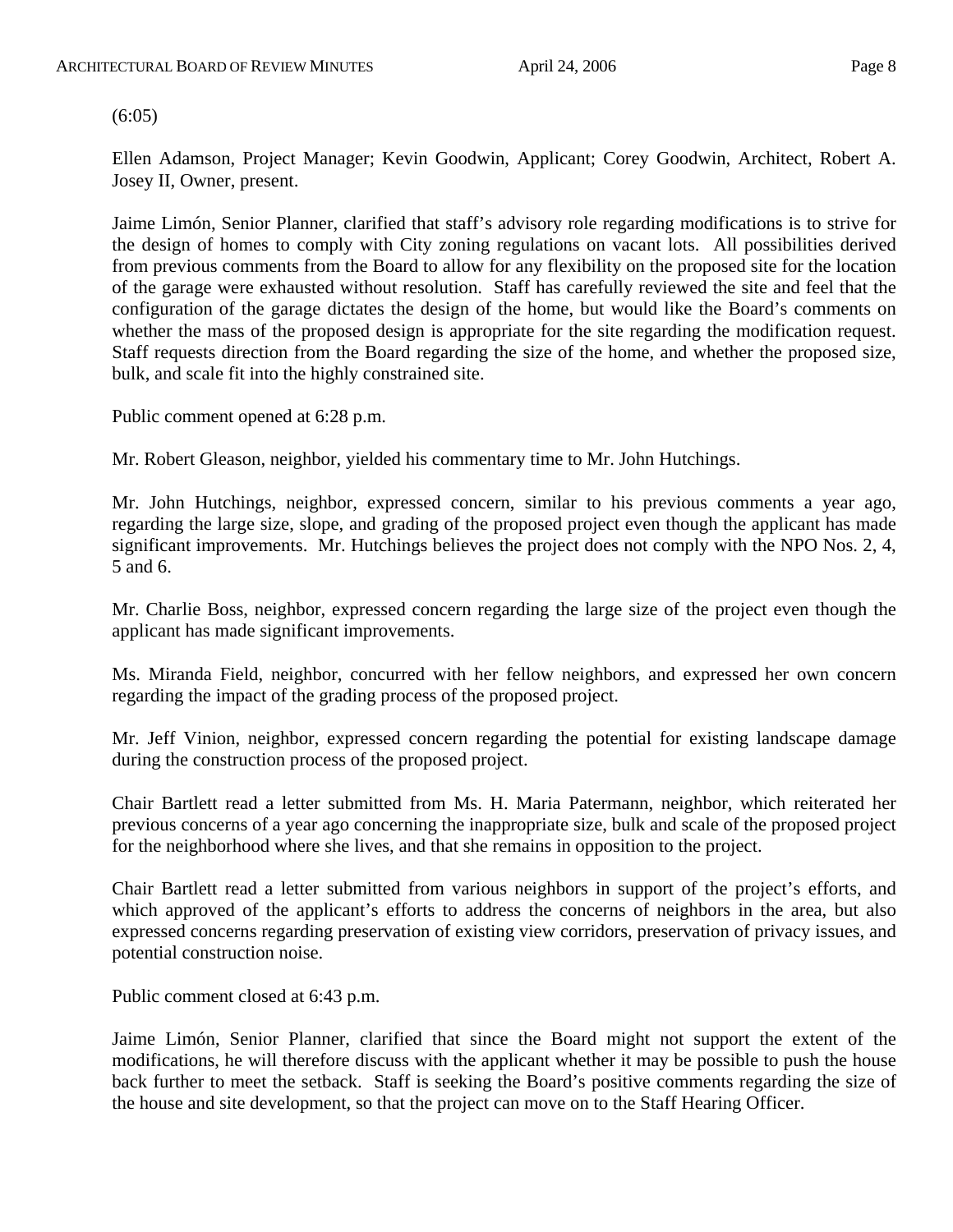#### ARCHITECTURAL BOARD OF REVIEW MINUTES April 24, 2006 April 24, 2006

Motion: Continued indefinitely to Full Board with the following comments: 1) The Board finds the proposed project greatly improved and appreciates presentation and exhibits. 2) The entire and actual topographic map should be presented for review so that the Board can understand the full detail of the site. 3) There is some support for the encroachment into the front yard setback for the garage, if it can be manipulated to eliminate the westerly driveway approach and still provide auto-maneuvering on site; otherwise, the garage may have to be moved further from the property line to accommodate that maneuvering. 4) Increase landscape opportunities along the street frontage available by eliminating the driveway approach, and explore more landscape opportunities at the front of the house adjacent to the entry. 5) The Board is concerned with the current configuration of the steep cross slope of the driveway, and will expect more detail on the grading of the revised driveway approach. 6) The Board does not support encroachment of living space into the 25-foot front setback. 7) The easterly wing should be either pulled out, reduce or rotated so that the entire easterly wing stays out of the front yard setback. 8) Regarding the architecture, the overall massing and forms are acceptable, but simplify some of the fenestration and eliminate some of the built-out moldings and cornered cantilevered balcony conditions. 9) The proposed house nestles well into the sloping topography and meets the existing lawn. 10) The potential modification required for the westerly stone stairway at the garage would be supported by the Board, but there is opportunity for either reducing the height of the stairway, or making it appear as an on-grade condition and therefore not requiring the modification. 11) Simplify the false recesses on face of the garage and look for other ways to articulate that façade. 12) The house follows the Hillside Design Guidelines with respect to stepping down the hillside site. 13) Restudy

the articulation of the triple-arched openings of the lower arcade of the south elevation.

Action: Wienke/LeCron, 7/1/0 (Mudge opposed).

#### **CONCEPT REVIEW - NEW ITEM: PUBLIC HEARING**

#### **6. 2027 SANTA BARBARA ST** E-1 Zone

 Assessor's Parcel Number: 025-322-002 Application Number: MST2006-00167 Owner: Ferer-Nissenson Family Living Trust Architect: W. David Winitzky

(Proposal for additions to an existing 3,480 square foot single-family residence consisting of a 445 square foot under-deck swimming pool cabana with a 153 square foot basement hall access. A new detached 500 square foot, two-car garage with a second-story 500 square foot accessory space, and a new swimming pool and spa are also proposed. The project includes demolition of the existing underdeck swimming pool cabana, detached two-car garage, bath house, and removal of existing swimming pool and deck. Three modifications are requested for encroachment into the front yard setback on Green Lane: location of the garage and accessory structure in the front yard, construction of the swimming pool at less than 15 feet of the front property line, and a fence taller than 3.5 feet at the property line and alongside the driveway on Green Lane. 168 cubic yards of grading is proposed. The project is located on a 15,938 square foot through-lot with frontage on Santa Barbara Street and Green Lane.

#### **(COMMENTS ONLY; PROJECT REQUIRES ENVIRONMENTAL ASSESSMENT AND NEIGHBORHOOD PRESERVATION ORDINANCE FINDINGS.)**

(7:38)

W. David Winitzky, Architect; Derrik Eichelberger, Landscape Architect, and Mike & Dale Nissenson, Owners, present.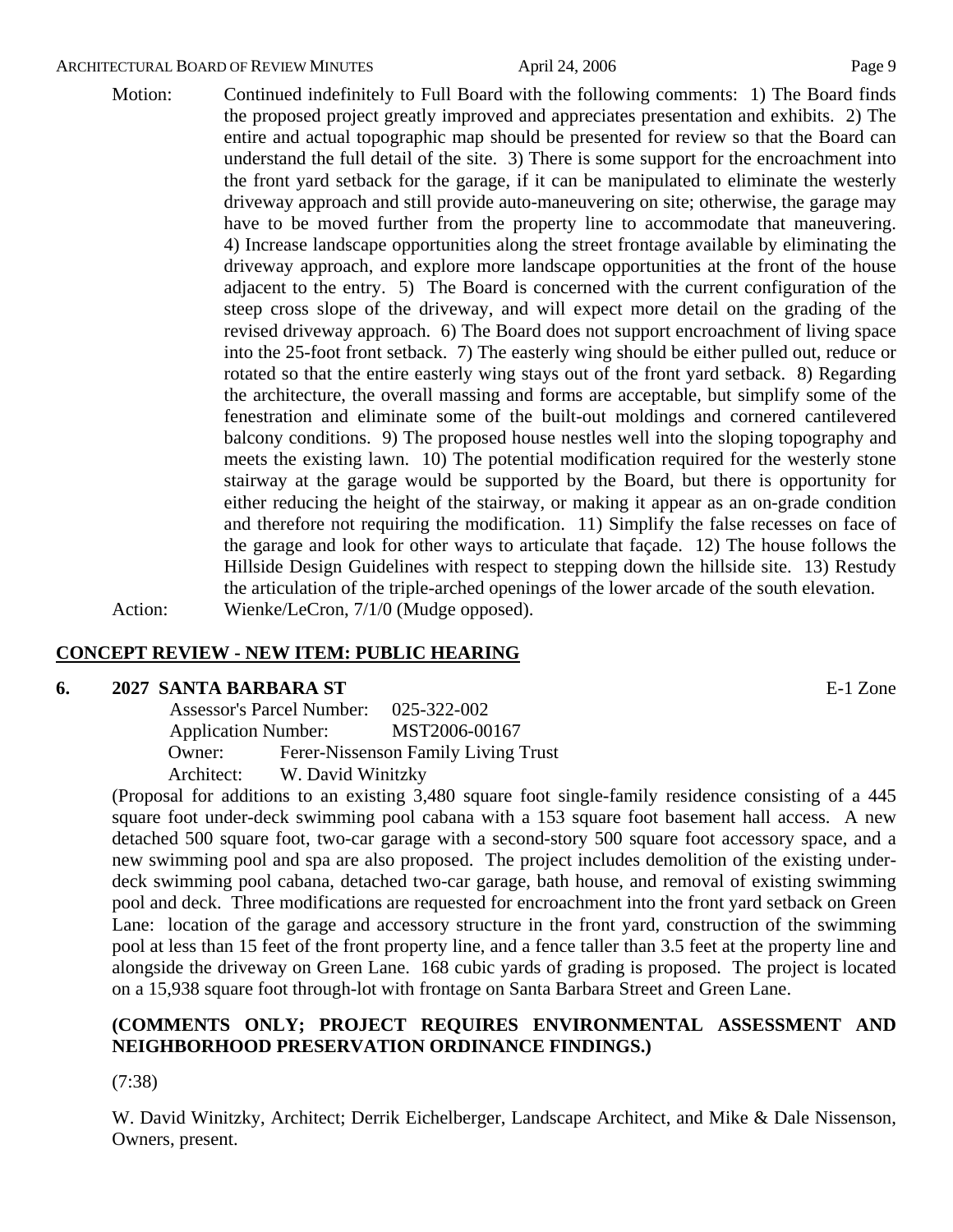ARCHITECTURAL BOARD OF REVIEW MINUTES April 24, 2006 April 24, 2006

Public comment opened at 7:47 p.m.

Mrs. Karolyn Rutledge, neighbor, questioned the location of the second-story addition and setback of the proposed project's, and expressed concern regarding the possible negative impact on her privacy and public view.

Public comment closed at 7:59 p.m.

Ms. Brodison clarified for the Board that the pre-case information from Roxanne Milazzo, Assistant Planner for Staff Hearing Officer (modifications), states that as long as the front and side yards are preserved, the encroachment into the front yard for the accessory structure can be supported. The modification for the pool is not supported at this time. The Board should restrict their comments solely to the design of the project.

- Motion: Continued indefinitely to the Staff Hearing Officer with the following comments: 1) The Board can support the modification for the encroachment of the garage and accessory structure to 20 feet off the property line in the rear on Green Lane. 2) The Board can support the existing 6-foot fence along the property line on Green Lane. 3) The Board can support the 5-foot encroachment of the pool into the rear setback on Green Lane. 4) The Board would like to see the encroachment of the 6-foot fence along the driveway made to the required 10 feet for safety reasons. 5) The Board finds that Green Lane's 30-foot setback as a front yard appears to be a hardship. There is precedence since other already existing buildings and pools are closer and other modifications have been granted.
- Action: Wienke/LeCron, 3/4/0 (Romano stepped down; Bartlett, Mosel, Manson-Hing, and Mudge opposed).

Motion failed.

Substitute Motion: Continued indefinitely to the Staff Hearing Officer with the following comments: 1) The garage and the accessory structure encroachment is a positive aesthetic impact since it reduces the amount of paving, and eliminates the existing modification into the interior yard setback. 2) The pool is to be located outside of the setback at 15 feet from the property line. 3) The fence adjacent to the driveway shall be moved the required distance of 10 feet per the City of Santa Barbara Municipal Code. Action: Mudge/Manson-Hing, 7/0/0 (Romano stepped down).

# **CONCEPT REVIEW - NEW ITEM: PUBLIC HEARING**

#### **7. 2938 CLIFF DR** A-1/SD-3 Zone

 Assessor's Parcel Number: 047-091-021 Application Number: MST2006-00165 Owner: Starr Family Trust 6/13/78 Architect: Larry Thompson

(Proposal to construct a two story addition to an existing 3,930 square foot two-story residence adding 748 square feet of additional living space. The project is located on a 1.14 acre lot located in the Non-Appealable Jurisdiction of the Coastal Zone.)

# **(COMMENTS ONLY; PROJECT REQUIRES ENVIRONMENTAL ASSESSMENT AND NEIGHBORHOOD PRESERVATION ORDINANCE FINDINGS.)**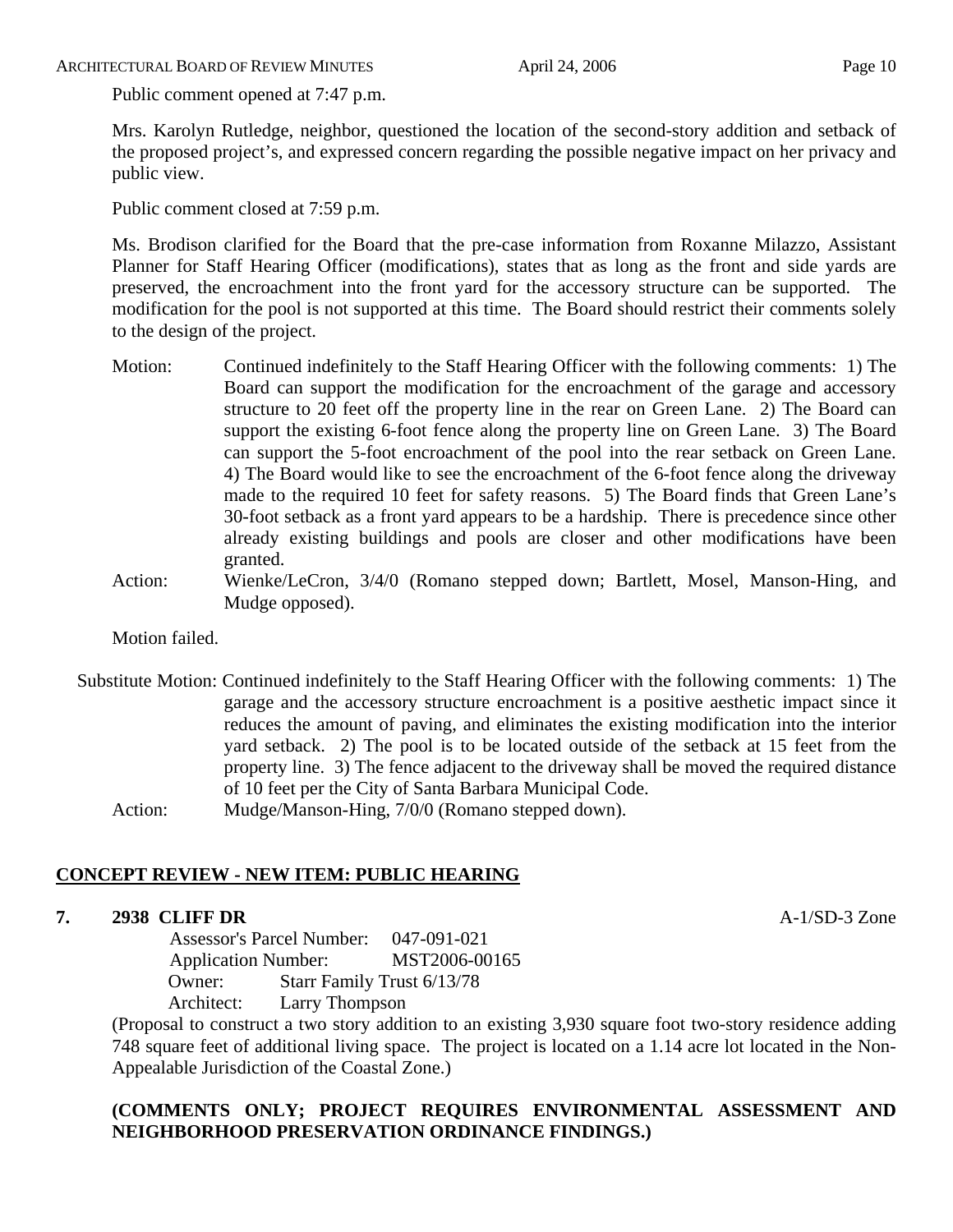ARCHITECTURAL BOARD OF REVIEW MINUTES April 24, 2006 April 24, 2006

(8:25)

Larry Thompson, Architect; and Mr. Starr, Owner, present.

Public comment opened at 8:29 p.m. and, as no one wished to speak, closed at 8:30 p.m.

Motion: Continued indefinitely to the Consent Calendar with the following comment that the project is ready for Preliminary Approval with the NPO findings to be made at the Consent Calendar.Action: LeCron/Manson-Hing, 8/0/0.

# **CONCEPT REVIEW - NEW ITEM: PUBLIC HEARING**

# **8. 1025 ALSTON RD** A-2 Zone

 Assessor's Parcel Number: 015-213-009 Application Number: MST2006-00166 Owner: Michael Rubenstein Architect: Burdge & Associates

(Proposal for a 5,743 square foot, two-story residence with a detached two-story, 650 square foot garage and upstairs 499 square foot accessory space. The proposal includes 3,159 cubic yards of grading outside the main building footprint on the 1.52 acre vacant lot. The project will require Planning Commission approval for grading in excess of 500 cubic yards outside the main building footprint and development of greater than 6,500 square feet.)

# **(COMMENTS ONLY; PROJECT REQUIRES ENVIRONMENTAL ASSESSMENT, PLANNING COMMISSION APPROVAL AND NEIGHBORHOOD PRESERVATION ORDINANCE FINDINGS.)**

(8:33)

José Freeling, Architect for Burdge & Associates; Michael Rubenstein, Owner; and Firouzeh Keihanpanah, Applicant, present.

Public comment opened at 8:38 p.m.

Chair Bartlett/Board member read a letter submitted by Mr. David Van Horne for Price, Postel & Parma, LLP expressing concern regarding deed restrictions for one-story roof height restrictions on Lots C and D (proposed project is on Lot C).

Chair Bartlett read a letter submitted from Ms. Judith Mouderres, neighbor, expressed her concern regarding the grading, and her opinion that the proposed project is not an acceptable addition to the neighborhood.

Chair Bartlett read a letter submitted from Mr. Chris Johnson, neighbor, which expressed concern regarding the design of the proposed project violating private restrictions for one-story structures, view obstructions, access easements for emergency vehicle access, and oak tree and landscape grading concerns.

Public comment closed at 8:43 p.m.

Motion: Continued indefinitely to Full Board with the following comments: 1) Applicant shall restudy the design concept and return with an entirely different proposal that minimizes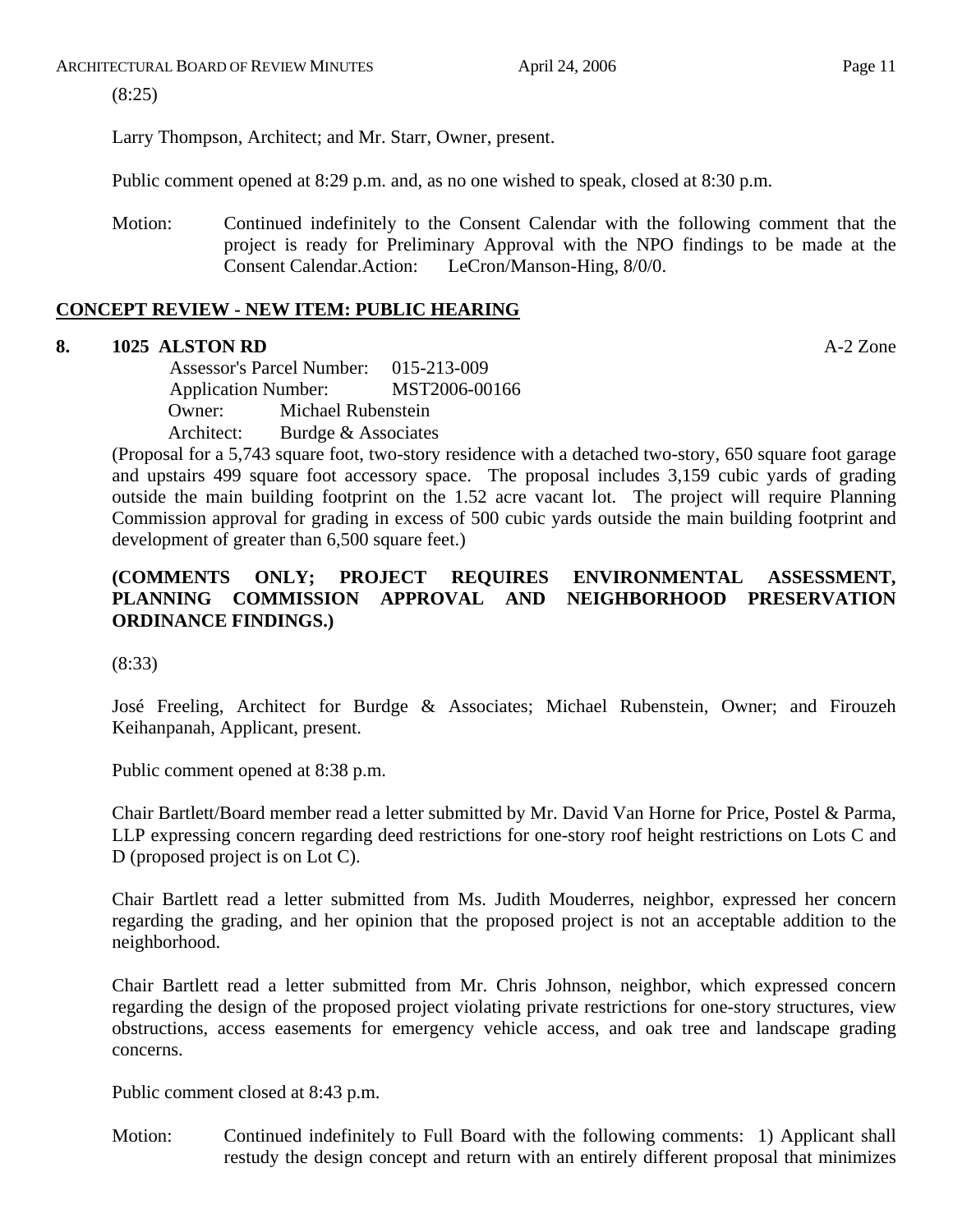the proposed grading. 2) Both the house and site work need to follow the single-family residence design guidelines, specifically the Hillside Design Guidelines for the City of Santa Barbara. 3) The materials and quality of construction is appreciated by the Board, which looks forward to reviewing a project that will comply with the Hillside Design Guidelines.

Action: LeCron/Wienke, 8/0/0.

#### **CONSENT CALENDAR**

#### **REVIEW AFTER FINAL**

#### **A. 4200 CALLE REAL** R-3 Zone

Assessor's Parcel Number: 059-240-020 Application Number: MST98-00749 Applicant: Ben Phillips Applicant: Amy Bayley Owner: Alicia Martin, D.C. Architect: Mark Petit Architect: Karl Eberhard Architect: Ilona Scott

(Proposal for an annexation and subdivision of a 17-acre parcel that is to be developed with affordable and senior housing. The project includes 75 affordable rental units and 95 affordable senior units.)

**(Review After Final for replacing approved red pavers at the Senior Housing building to stamped concrete with the same color and pattern.)** 

Application withdrawn (at applicant request).

#### **REVIEW AFTER FINAL**

#### **B.** 2550 TREASURE DR **E-3/SD-2** Zone

Assessor's Parcel Number: 051-330-003 Application Number: MST2005-00767 Owner: Samarkand of Santa Barbara, Inc. Architect: Todd Kilburn

(Proposal for various exterior alterations at the Samarkand Retirement Facility. The alterations include the following: window to door alterations, a relocated elevator in the administration building, a storage room addition, a new gazebo structure for a relocated spa/jacuzzi, a new kiln vent in the creative arts building, and new windows in the fitness building.)

# **(Review After Final for changes to elevator penthouse, location change for kiln and addition of a stucco parapet wall to screen rooftop equipment.)**

Final Approval as submitted.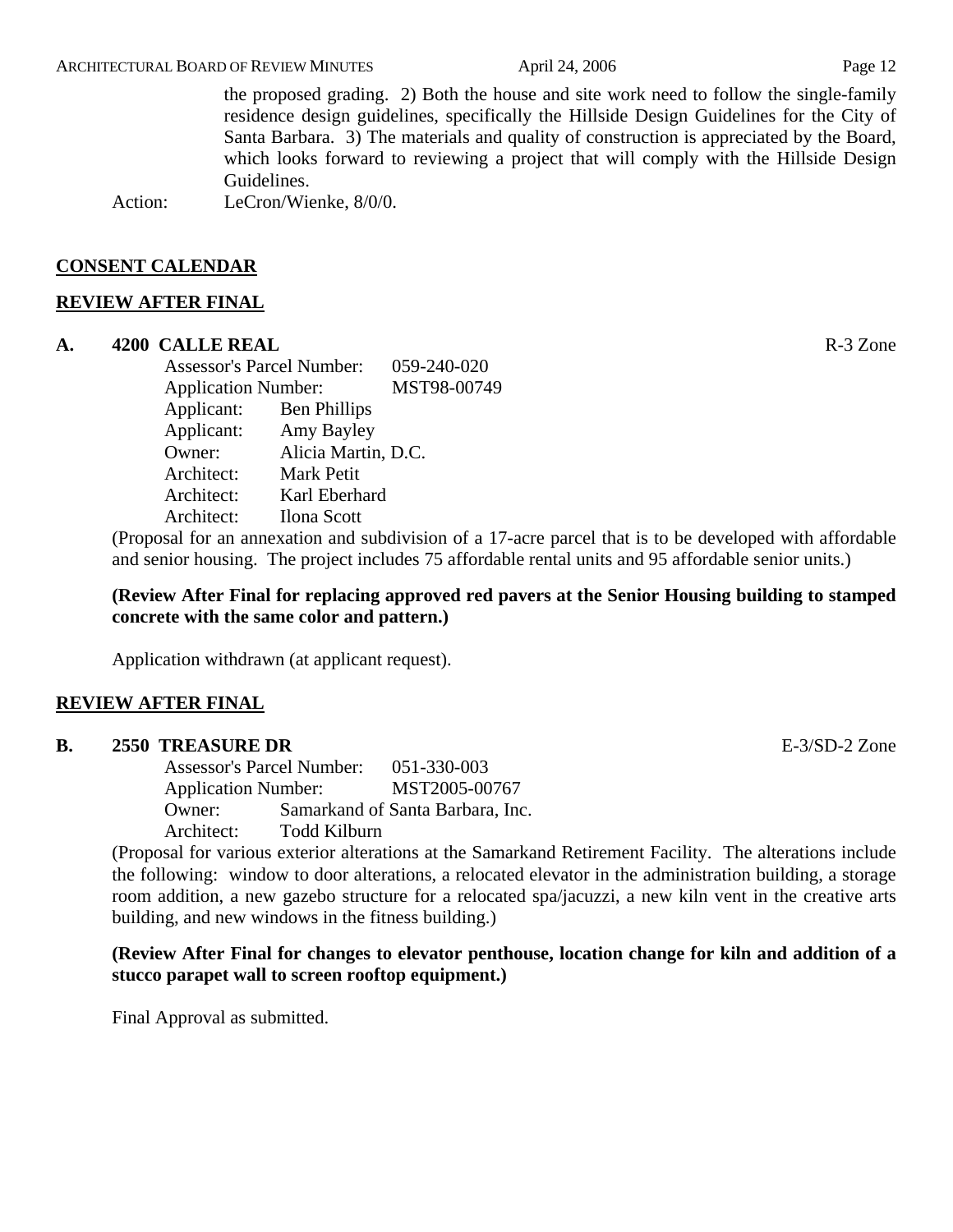#### **FINAL REVIEW**

#### **C. 2550 TREASURE DR** E-3/SD-2 Zone

Assessor's Parcel Number: 051-330-003 Application Number: MST2006-00038 Owner: Samarkand of Santa Barbara, Inc. Architect: Sandler Kilburn

(Proposal for the renovation and re-model of an existing single-story maintenance building into a residential duplex located in the Samarkand Retirement Facility.)

#### **(Final Approval is requested.)**

Final Approval as noted on the plans.

#### **FINAL REVIEW**

# **D. 155 CAMINO ALTO** A-1 Zone

Assessor's Parcel Number: 019-121-010 Application Number: MST2005-00583 Owner: Brian Milburn Architect: Gregory Rech, Architects West

(This is a revised project: Proposal to add 597 square feet to an existing 2,519 square foot single family residence on a 40,489 square foot lot in the Hillside Design District. Also proposed is the demolition of an existing 254 square foot workshop and a new 370 square foot workshop and a new 694 square foot attached garage.)

# **(Modification Approved April 12, 2006. Final Approval is requested.)**

Final Approval as submitted.

# **FINAL REVIEW**

### **E. 213 N ALISOS ST** R-2 Zone Assessor's Parcel Number: 017-051-003 Application Number: MST2005-00740 Owner: Michael J. R. McGee/Barbara Schreibk Designer: Dexign Systems Applicant: Tony Xiques

(Proposal to construct a 1,067 square foot, prefabricated, one-story residence and a detached 420 square foot, two-car garage at the rear of a 9,583 square foot lot. The lot is currently developed with an existing 1,572 square foot duplex which will be converted to a single-family residence. The proposal also includes two uncovered parking spaces and demolition of the existing 595 square foot wood shed.)

# **(Final Approval is requested.)**

Final Approval as noted on the plans.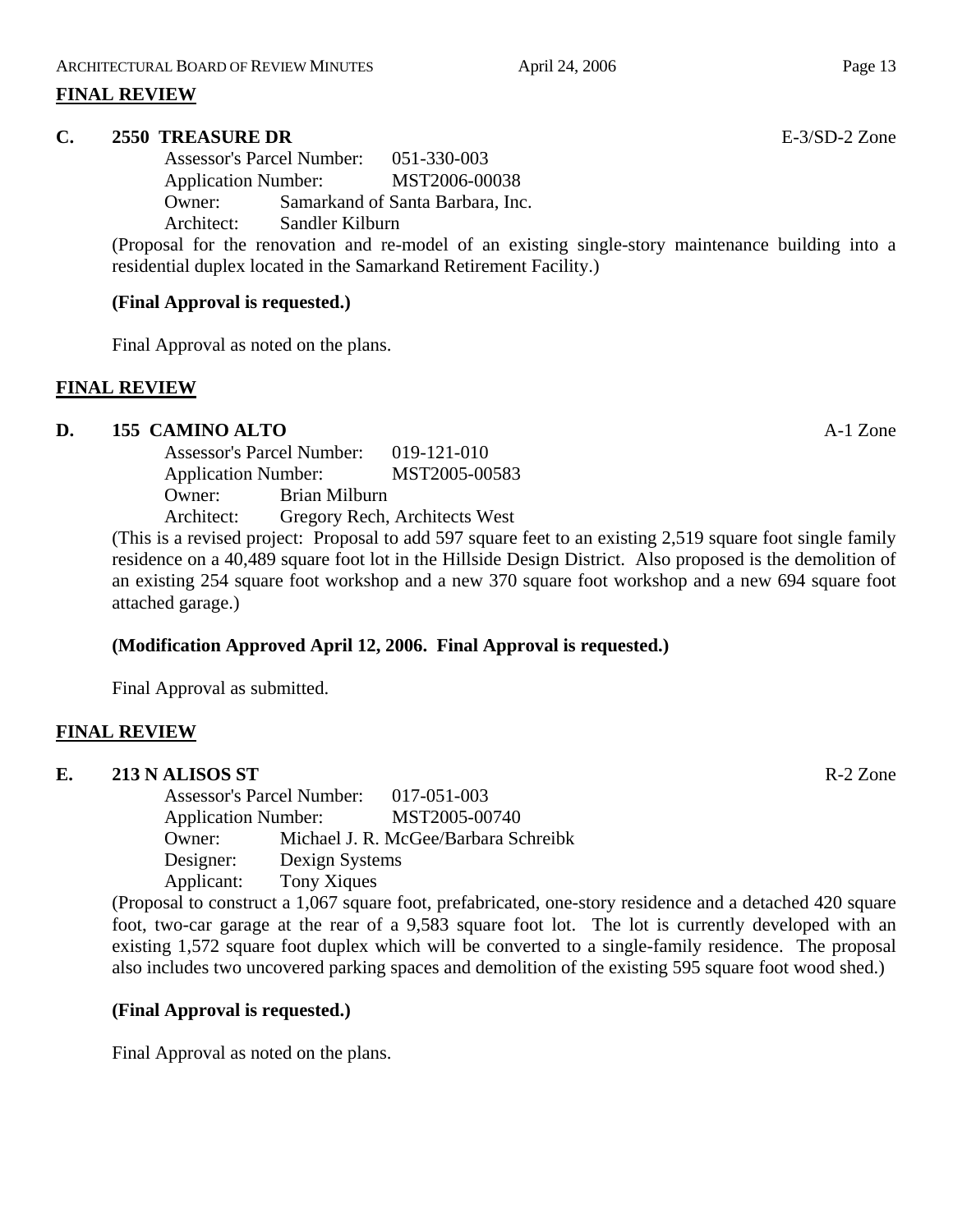#### **FINAL REVIEW**

#### **F. 2810 VALENCIA DR** E-3 Zone

Assessor's Parcel Number: 053-291-025 Application Number: MST2005-00626 Owner: Linda Fields Architect: Patrick Pouler

(Proposal to demolish existing one-car garage and add new 460 square foot two-car garage and 397 square foot second-story. A 70 square foot addition is also proposed to the first-floor of an existing single-family residence in the 1000' from El Pueblo Viejo (EPV) district area.)

# **(Final Approval is requested.)**

Final Approval as submitted.

# **NEW ITEM**

#### **G. 116 E JUNIPERO ST** E-1 Zone

Assessor's Parcel Number: 025-131-002 Application Number: MST2006-00219 Owner: Christi Ne Dunstan Applicant: Neal Silverman Designer: MNT

(Proposal to construct a 217 square foot one-story addition to an existing 1,537 square foot one-story residence on a 22,651 square foot lot located in the Mission Area Special Design District.)

# **(COMMENTS ONLY; PROJECT REQUIRES ENVIRONMENTAL ASSESSMENT AND NEIGHBORHOOD PRESERVATION ORDINANCE FINDINGS.)**

Final Approval of the project as noted on the plans with the finding that the Neighborhood Preservation Ordinance criteria have been met as stated in Subsection 22.68.060 of the City of Santa Barbara Municipal Code.

#### **NEW ITEM**

#### **H. 847 DEERPATH RD** A-2 Zone

Assessor's Parcel Number: 015-100-006 Application Number: MST2006-00221 Owner: Karen J. Howsam, Trustee Designer: Leslie Becker Contractor: Vining Construction

(Proposal for exterior door and window replacement, relocation of existing electrical meter, and installation of a new skylight for a single-family residence on a 20,641 square foot lot in the Hillside Design District.)

# **(COMMENTS ONLY; PROJECT REQUIRES ENVIRONMENTAL ASSESSMENT AND NEIGHBORHOOD PRESERVATION ORDINANCE FINDINGS.)**

Final Approval of the project as noted on the plans with the finding that the Neighborhood Preservation Ordinance criteria have been met as stated in Subsection 22.68.060 of the City of Santa Barbara Municipal Code.